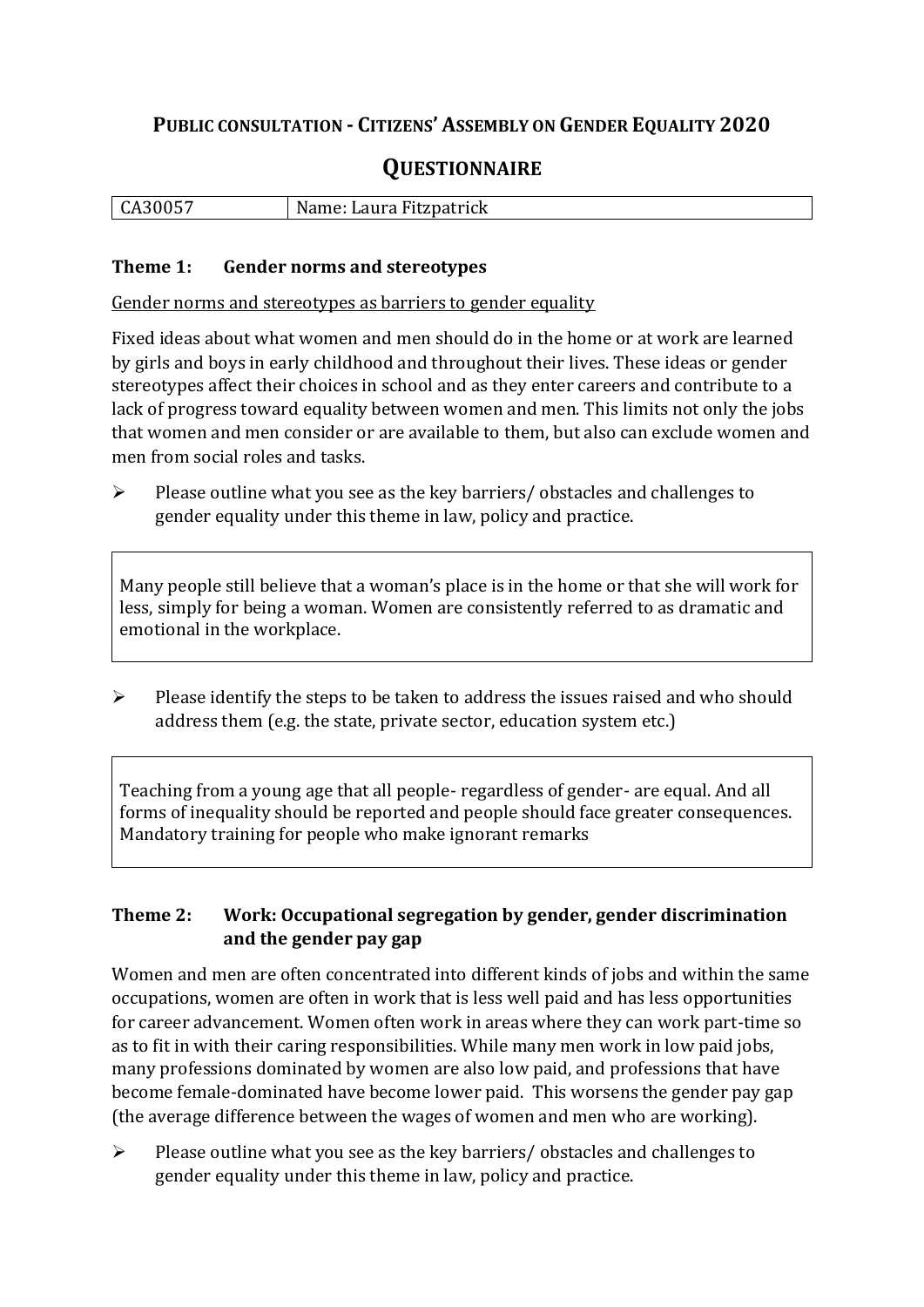Women are still seen as the primary caregiver and thus people are reluctant to hire them in high power jobs as they believe that women need their jobs to be flexible due to children.

➢ Please identify the steps to be taken to address the issues raised and who should address them (e.g. the state, private sector, education system etc.)

Assumptions should not be made about working mothers. Not all of them are primary care givers. Also not all women have or want children. The state should be involved in terms of legality.

## **Theme 3. Care, paid and unpaid, as a social and family responsibility**

Care -- the social responsibility of care and women and men's co responsibility for care, especially within the family

Women remain disproportionately responsible for unpaid care and often work in poorly paid care work. For working parents or [lone parents,](https://aran.library.nuigalway.ie/bitstream/handle/10379/6044/Millar_and_Crosse_Activation_Report.pdf?sequence=1&isAllowed=y) balancing paid work with parenting and or caring for older and dependent adults presents significant challenges. Women are [most disadvantaged by these challenges,](https://eige.europa.eu/gender-equality-index/game/IE/W) yet men also suffer from lack of opportunities to share parenting and caring roles. Despite recent legislation and policy initiatives to support early years parental care, [inequalities in the distribution of unpaid](https://www.ihrec.ie/app/uploads/2019/07/Caring-and-Unpaid-Work-in-Ireland_Final.pdf)  [care](https://www.ihrec.ie/app/uploads/2019/07/Caring-and-Unpaid-Work-in-Ireland_Final.pdf) continue between women and men. The cost of childcare has been identified as a particular barrier to work for women alongside responsibilities of caring for older relatives and dependent adults.

➢ Please outline what you see as the key barriers/ obstacles and challenges to gender equality under this them in law, policy and practice.

Women are often assumed to be better parents and tend to get the majority of custody arrangements. Men are often the better parent. Judges must use logic in awarding custody- who can better care for the child/children, who can afford to care for the child. Insurances must also come down for child care facilities.

➢ Please identify the steps to be taken to address the issues raised and who should address theme (e.g. the state, private sector, education system etc.)

Insurance caps and fairer custody decisions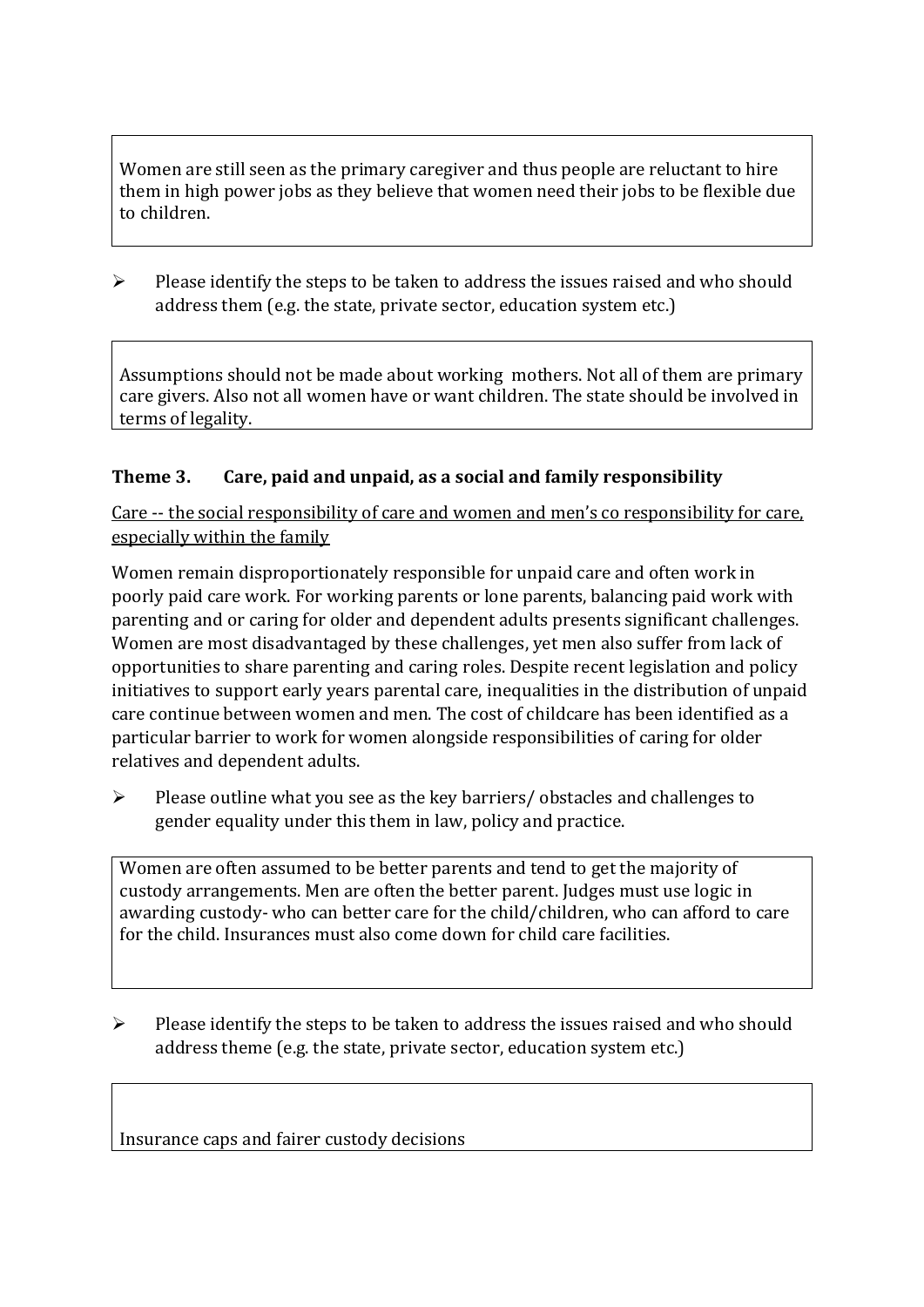### **Theme 4: Women's access to, and representation in, public life and decision making**

Ensure women's participation and representation in decision-making and leadership in the workplace, political and public life

Women are systematically underrepresented in leadership in [economic](https://eige.europa.eu/gender-equality-index/2019/compare-countries/power/2/bar) and [political](https://eige.europa.eu/gender-equality-index/2019/compare-countries/power/1/bar)  [decision-](https://eige.europa.eu/gender-equality-index/2019/compare-countries/power/1/bar)making. Despite the introduction of a candidate gender quota (through the system of party funding) for national political office, and [initiatives](https://betterbalance.ie/) to support women's access to corporate decision-making roles, men continue to dominate leadership positions. There are also issues to be considered around how media represents women and men.

➢ Please outline what you see as the key barriers/ obstacles and challenges to gender equality under this theme in law, policy and practice.

Media is constantly undermining female politicians. Women's appearances are far more scrutinized than men's- regardless of policies.

 $\triangleright$  Please identify the steps to be taken to address the issues raised and who should address them (e.g. the state, private sector, education system etc.)

Unsure as can the government really control the media? Perhaps newspapers need to pledge to not talk about our politicians appearance.

## **5. Where does gender inequality impact most?**

To conclude we would be interested in your response to the following question: In which area do you think gender inequality matters most?

Please rank the following in order of importance, 1 being the most important:

| Paid work                |   |
|--------------------------|---|
| Home & family life       | 2 |
| Education                | 5 |
| Politics and public life | 4 |
| Media                    | 6 |
| Coning for othono        | っ |

example of Caring for others 3